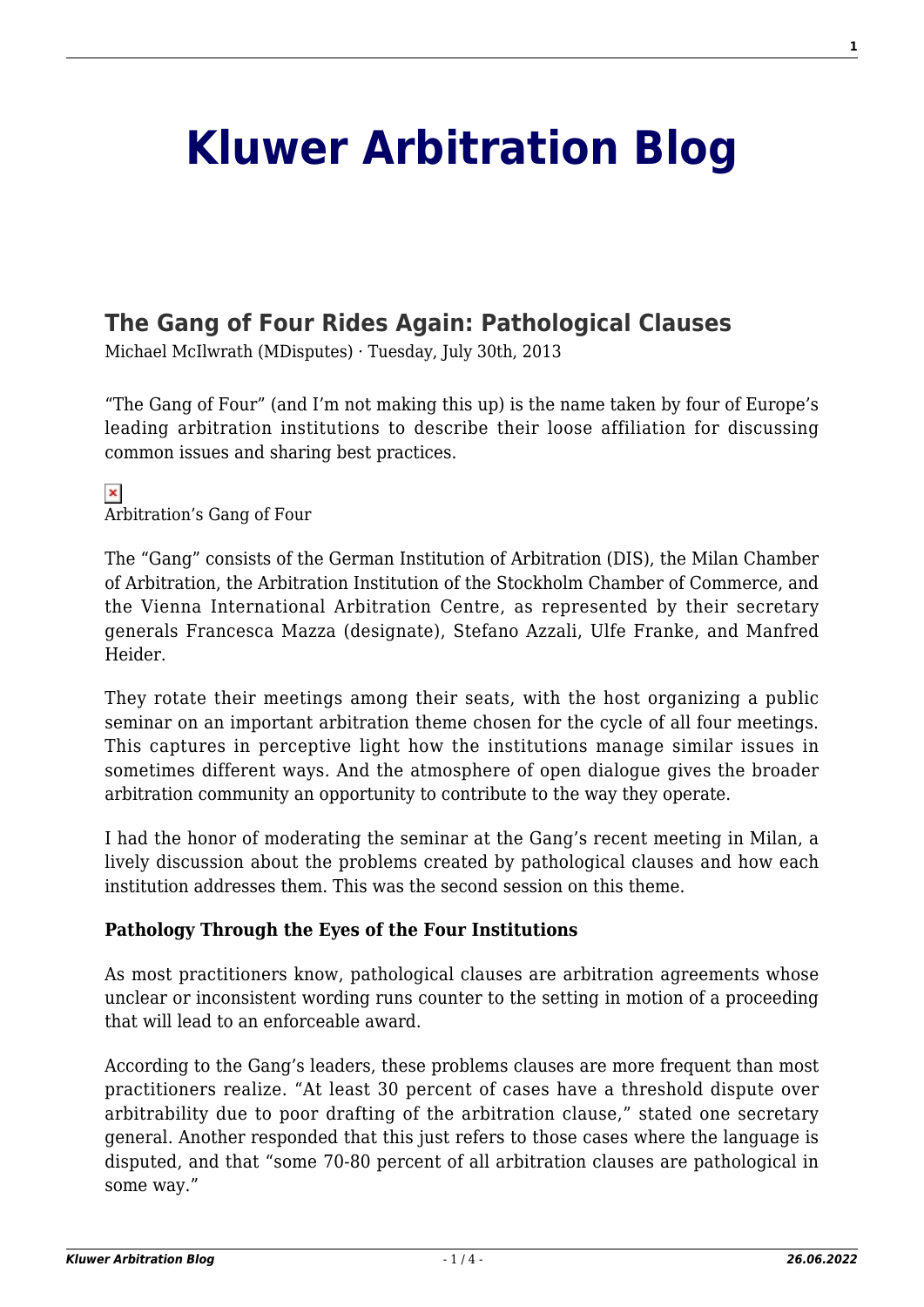The panelists all concurred that their institutions see a lot of badly drafted arbitration agreements.

As moderator, I had the good fortune that heavy lifting on this important topic had been done by my predecessor, Rolf Trittman, who kicked off discussion at the Gang's seminar in Cologne this past April. Rolf astutely summarized how pathological clauses are managed by each of the four institutions, by tribunals appointed under their rules, and by the national courts in which they are located.

Notably, only two of the institutions (Stockholm and Milan) have rules that expressly authorize them to engage in a prima facie analysis of whether an arbitration clause is valid. In contrast, Rolf had pointed out, Vienna has a rule that only touches upon jurisdiction, Article 9(6), and the DIS rules are silent on the topic.

And yet, his research indicated, the absence of an express rule may be of little concern in Austria and Germany, as courts in those countries have an established record of finding an agreement to arbitrate even where the parties' intentions were ambiguous. Rolf reported the same for Sweden. By contrast, the Milan rule could be seen as fitting a local need. Italy has only recently modified its civil procedure rules to encourages courts to recognize the validity of poorly drafted arbitration agreements, a change that is yet to be extensively tested.

### **The Epidemiology of the Pathology**

Against the study by the previous session of the effects of pathological clauses, our Milan seminar focused on the different ways a clause can be problematic, the causes, and the role that institutions can play in preventing or at least in reducing the impact of drafting mistakes.

The panel considered various causes of defects in arbitration agreements: lack of expertise among the contract negotiators, imperfect compromises over which rules and institutions to apply, poor translations of otherwise good clauses, a natural tension between the parties' need for simplicity versus their desire to customize the arbitral process to suit the parties' needs, and the occasional tendency to over-lawyer the language of a dispute clause.

The panel had no shortage of real-life examples to draw upon, ranging from parties agreeing to have their disputes resolved by an "abritrary institute" to one of my own favorites: a page-long arbitration clause specifying every conceivable detail of what should happen in the stages leading up to and during an arbitration except (rather importantly) a requirement to actually resolve disputes by arbitration.

The Gang's secretary generals also considered the range of defects, from those that can be easily overcome through an institution's involvement to others than can be fatal to the arbitral process. Below are some examples:

• **Misnamed institutions and rules.** Both the Vienna and Milan institutes noted that, within reason, this is not typically an obstacle. They each gave the humorous example of parties that had specified the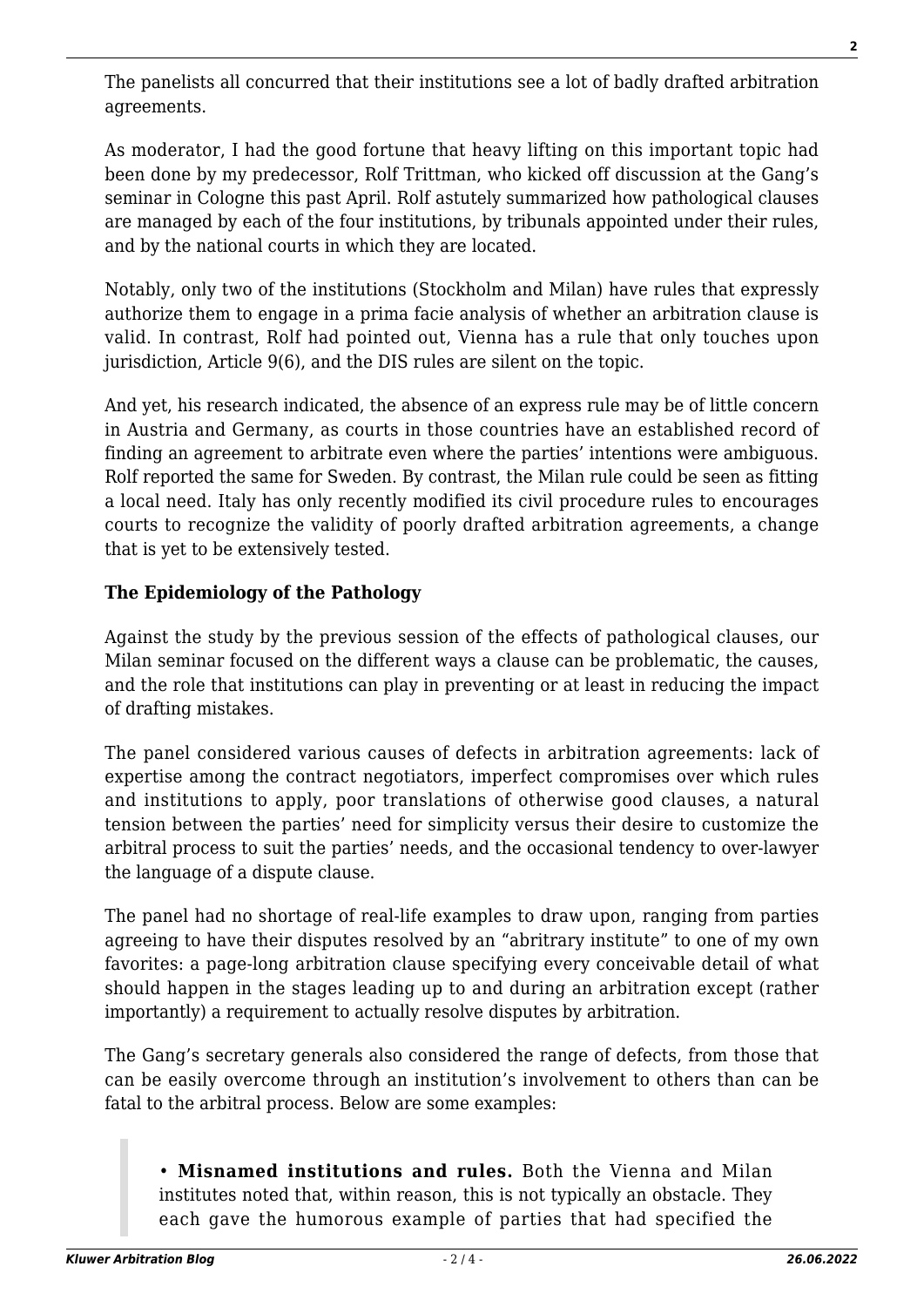"arbitrary court" of their cities, yet the courts had concluded this was intended to refer to their institutions.

• **Clauses that appoint one arbitral institution to administer proceedings under the rules of a different institution.** Among the four institutions present, only the SCC indicated that they would conduct arbitrations under the rules of a different institution.

• **Over-specificity of arbitrator requirements.** For example, how would the institutions handle an arbitration clause that specified that a chair or sole arbitrator be fluent in Estonian, Chinese, and French, but not a national of any of those countries? Not easily. The leaders of all four institutions concurred that they would never ignore such a requirement without the agreement of the parties. As moderator, I pushed back on this, as clearly intended to refer their dispute to arbitration; but all four insisted that, when it comes to choice of arbitrator, they would feel bound by any party specifications.

Finally, the panelists all questioned whether there is more that they, as institutions, can do to reduce the apparent plague of pathological clauses, such as stressing the utility of model clauses (vs bespoke drafting) and developing more models to fit specific party needs.

For more on pathological clauses and how institutions are responding to the problem, catch the seminars scheduled for January 17, 2014 in Stockholm and March 14 in Vienna, when the Gang of Four rides again.  $\pmb{\times}$ 

### **Profile Navigator and Relationship Indicator**

#### [Learn how](https://www.wolterskluwer.com/en/solutions/kluwerarbitration/practiceplus?utm_source=arbitrationblog&utm_medium=articleCTA&utm_campaign=article-banner) **[Kluwer Arbitration Practice Plus](https://www.wolterskluwer.com/en/solutions/kluwerarbitration/practiceplus?utm_source=arbitrationblog&utm_medium=articleCTA&utm_campaign=article-banner)** [can support you.](https://www.wolterskluwer.com/en/solutions/kluwerarbitration/practiceplus?utm_source=arbitrationblog&utm_medium=articleCTA&utm_campaign=article-banner)

*To make sure you do not miss out on regular updates from the Kluwer Arbitration Blog, please subscribe [here](http://arbitrationblog.kluwerarbitration.com/newsletter/). To submit a proposal for a blog post, please consult our [Editorial Guidelines.](http://arbitrationblog.kluwerarbitration.com/editorial-guidelines/)*

Offers 6,200+ data-driven arbitrator, expert witness and counsel profiles and the ability to explore relationships of 13,500+ arbitration practitioners and experts for potential conflicts of interest.